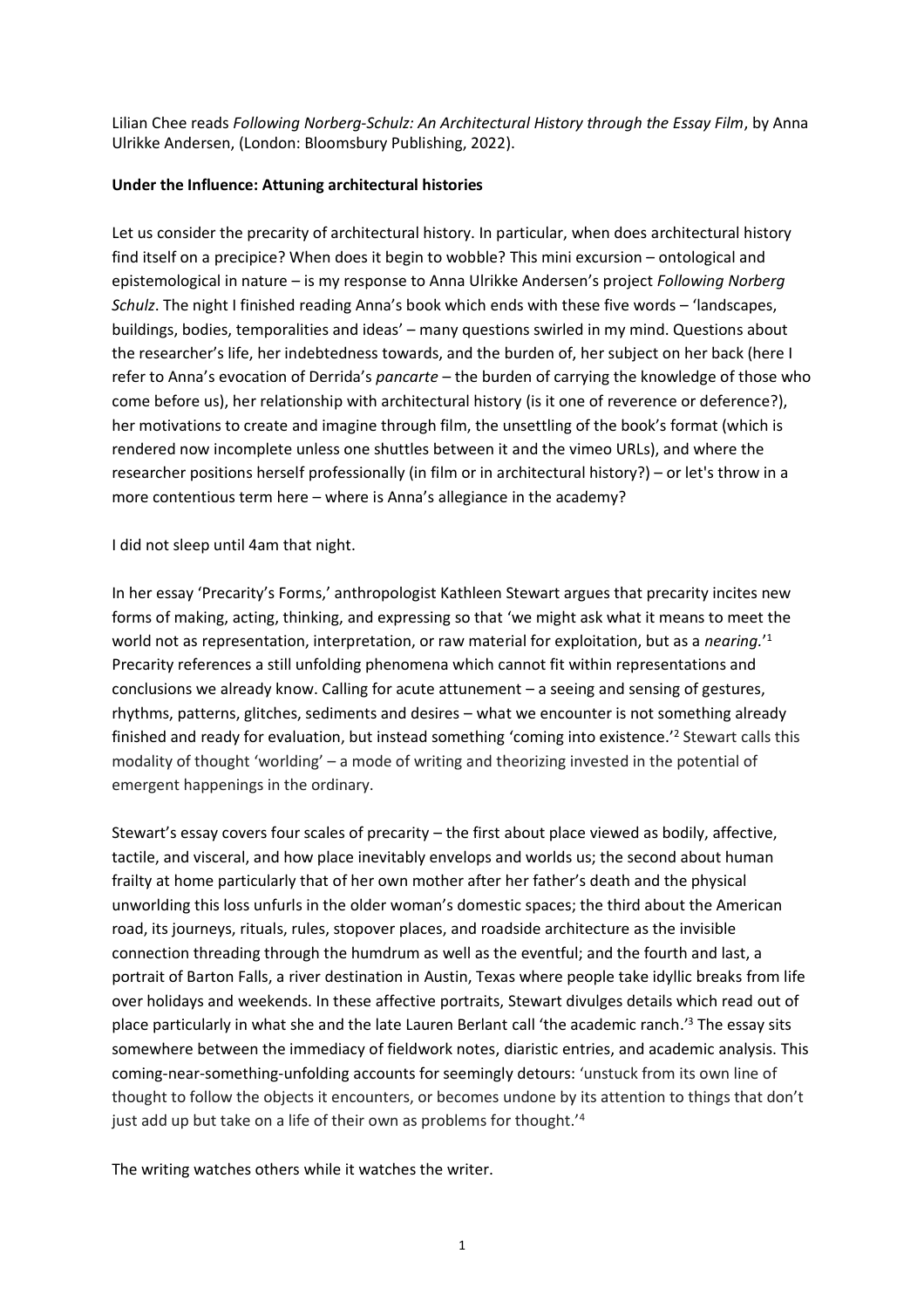How do we attune ourselves to our research subjects? Is this attunement aspirational? How do our subjects' qualities, aesthetics, rhythms, and chaos overlap with ours? How does 'worlding' happen here? Anna has demonstrated that to follow a fellow Norwegian architect of another generation, is to find similarities, to seek coincidences, to shadow, to re-enact, to track, to go along (often in faith), to act under the influence of, to act under the shadow of, to carry the weight of this person, and in so doing, to put her own writing self at risk. To follow is also to admire, to support, to understand. The book follows the subject in 10 episodes. It has qualities of a detective novel where clues are allowed to travel their distance, to expend their conclusions, and to spin more questions about the missing protagonist. As Anna writes, Schulz was and continues to be viewed with some scepticism in architecture. His phenomenological perspectives, which often read like vague opinions, still tend to divide a room. The itinerary for following this figure is made by Anna who literally travels through several European cities as well as visiting public and private spaces and buildings in Norway, Germany, Switzerland, Italy, transiting through France, Denmark, and Sweden. The clues, like those emanating from good detective novels, range from the directly relevant to the loosely conjectural.

A conceptual frame is given by the window, a device that appears as a metaphor for looking into something concealed. This is Anna's methodological intervention which stitches all the essays together. There are also many literal windows. In Chapter 1, Norberg Schulz's father allegedly fell to his death through a window, in Chapter 5, the architect seals up a large window deferring the view outside for the sake of the library of books within, and of course, the cover photo of the book shows the architect by a train window during one of his many return journeys from Italy to Norway, epitomizing the Eureka moment when he understood for himself the concept of *genius loci*. The window, as Anna reminds us, is *both* for looking out and for peering in. Rather than a surface, it has thickness, it is a space, a threshold that separates and connects. She writes of the poet Maria Rainer Rilke's poem on windows which allow points of views that are never static and distant but conversely 'tactile, fickle, and in constant flux.'<sup>5</sup>

Following this, I would say the 'window' connecting the architectural history of Norberg Schulz and the researcher's experiences in this project is *the essay film*. The films in this book are creative insights, albeit temporary moments of entry and fugitive occupation. They forge a kind of attunement between Anna/the researcher and the slips of evidence about her research subject. The essay films are literal windows too, a viewing device, a vestibule to understand history, which Anna emphasizes more than once following historian Keith Jenkins, is not about the past, but rather a subjective construction from a present perspective, and in Anna's case, an insistently embodied projection as well. It is not just Norberg Schulz's history but also the researcher's which is being constructed and reconstructed in the 10 chapters. Several questions arise from the assumed critical closeness between the researcher and her subject: At what point does criticality break down in the disciplinary and researcher/subject reconfiguration? Does the creative space of the essay film ever threaten to overwhelm the architectural historian's research? Or should we anticipate and allow this to unfold? Is the researcher at risk of over-identifying with her subject? Or should this be allowed to unfold too?

One of two distinctive features of this project is the writer's presence. Anna writes in the first person, not once or twice but countless times. She is behind the camera and she is behind the texts. Her critical closeness to Norberg Schulz can be both disarming and discomforting. In *Risking Who*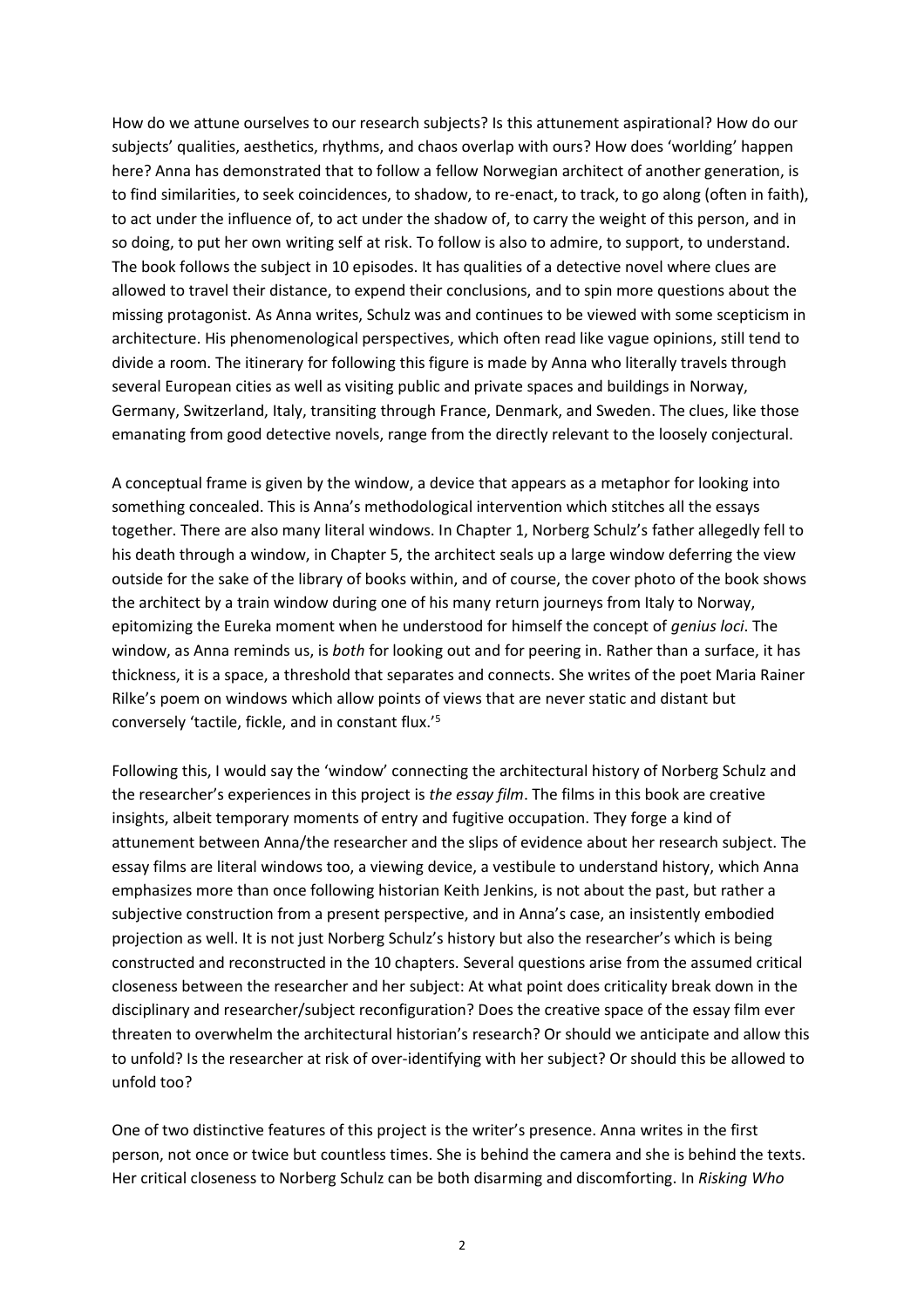*One Is*, the literary critic and writer Susan Rubin Suleiman offers a critical definition about writing on a contemporary's work through a register she calls 'mediated autobiography, where the exploration of the writer's self… takes place not directly but through the mediation of writing about another.' 6 For Rubin Suleiman, a 'contemporary' refers to someone whose work and life is compelling for three reasons – that the writer is able to identify with her subject on shared grounds through how the subject evokes 'self-recognition, historical awareness, and collective action' in the writer.<sup>7</sup> In this triad, an engagement with a contemporary subject necessitates confronting a present, past, and future in which we, as researchers and writers are invested. A contemporaneous subject can be exciting because it piques our self-interest. But because it *matters* to us – we are drawn into our subject by a passion to know, rather than a quest for objective knowledge – it is risky. It exposes the critic's self, leading her into 'muddy waters,' 'temptation and error – or into beatitude and bliss.'<sup>8</sup>

This impetus to intervene, just like when Anna steps into the frame of her camera, is key to the propositional structure of creative practice. Still the intervention, the proposition, is never free from the subject. It is compelled to return again and again to converse with subject and scene that haunts: There is the recurring image of Norberg Schulz with a newspaper in his right hand, standing by the window on a speeding train, remembering the snowy Norwegian landscape, featured 3 times in the book.

Journalist and writer Joan Didion tells us:

I write entirely to find out what I'm thinking, what I'm looking at, what I see and what it means. What I want and what I fear. … *What is going on in these pictures in my mind*? When I talk about pictures in my mind I am talking, quite specifically about images that shimmer around the edges…. Look hard enough, and you can't miss the shimmer. It's there. You can't think too much about these pictures that shimmer. You just lie low and let them develop. … The picture tells you how to arrange the words and the arrangement of the words tells you, or tells me, what's going on in the picture. ... It tells you. You don't tell it.<sup>9</sup>

Anna must have seen this image shimmer around its edges.

The second distinction the book makes is not just representation of an argument but the attention to seeing. The project concerns itself, in my view, with the act of attunement; its primary contribution to scholarship is not just an in-depth excursion into the life and work of an architectural theorist – Norberg Schulz – but a demonstration about how this historian – Anna Ulrikke Andersen – sees. Anna gives the reader insights into her vision. She exposes the scaffolds of herself looking. She gives us details not just of what and where but how historical material is encountered. This view includes the historian's anxieties about what to do with what she finds, or does not find, yet fervently hopes for.

'The essay film', the film theorist Timothy Corrigan argues, 'is *a way of seeing that subject* as much as it is about that subject'.<sup>10</sup> The essay film in its very format of self-expression, allows the openended process of thinking, and of the possible conceptualization of new worlds through such thinking, that is to say, it is a vestibule (remember the window) where thinking encounters a public sphere, that is, the historian's fluid thoughts are emplaced with her audience. These essay films